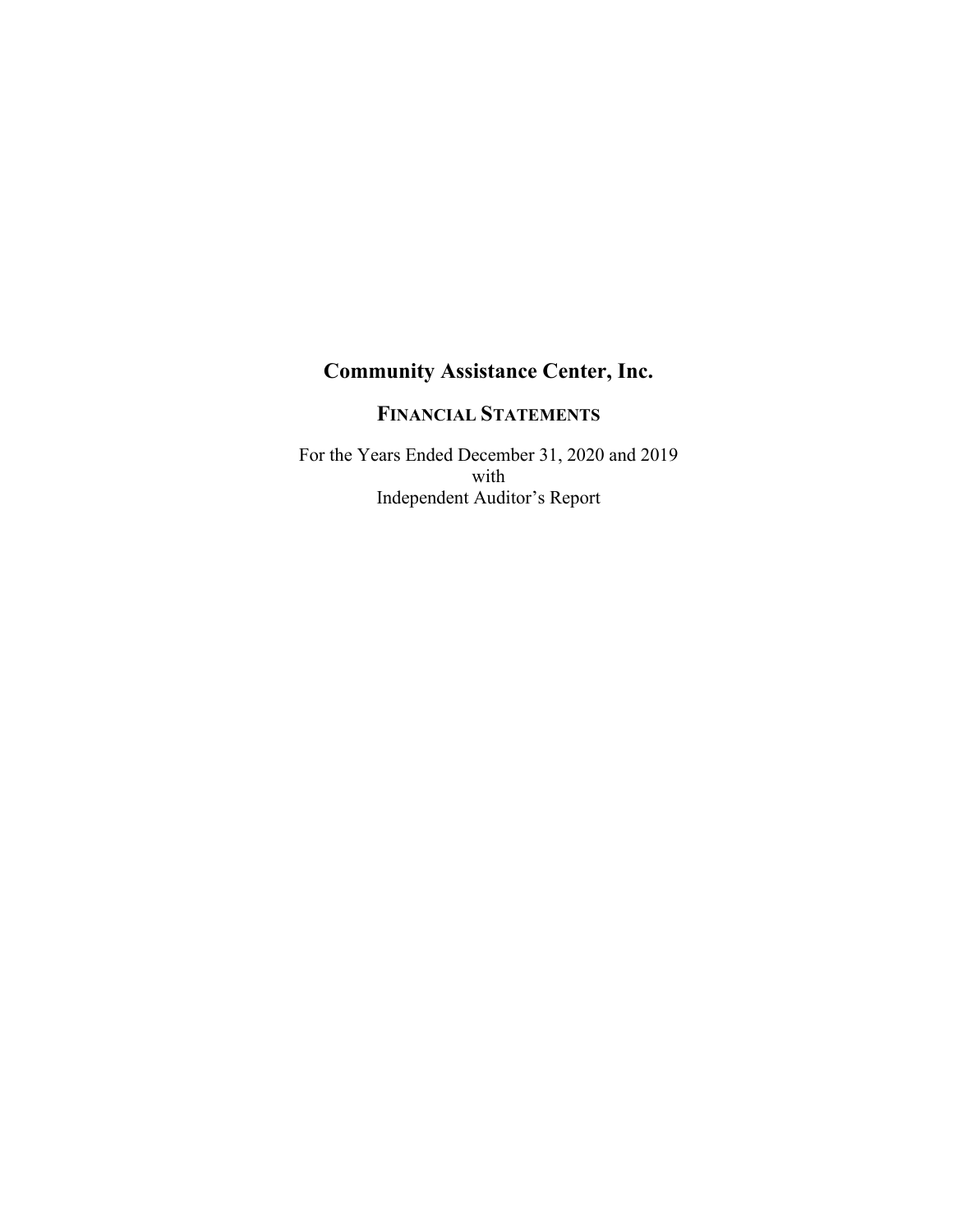# **Community Assistance Center, Inc.<br>TABLE OF CONTENTS**

For the Years Ended December 31, 2020 and 2019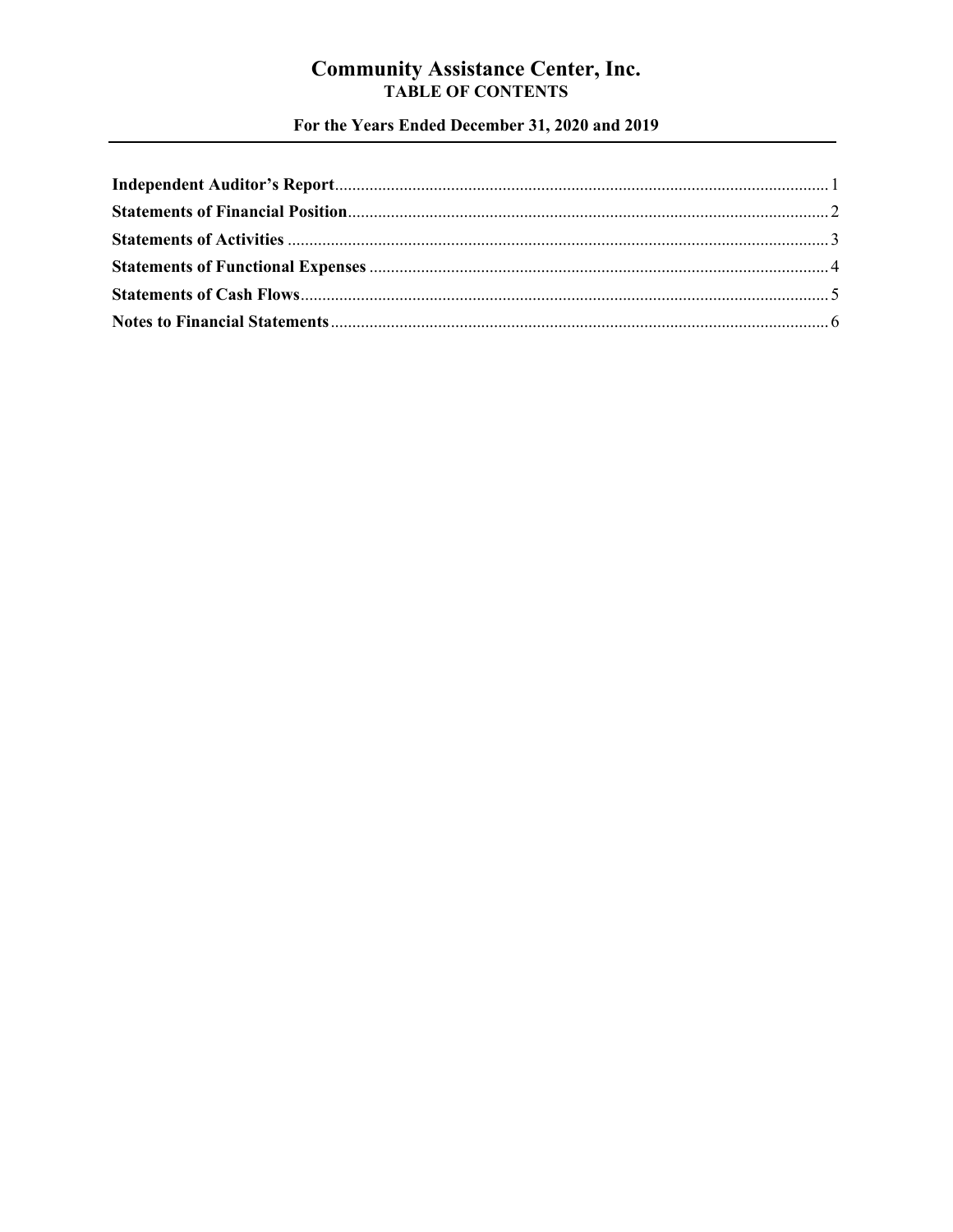

#### **INDEPENDENT AUDITOR'S REPORT**

To the Board of Directors Community Assistance Center, Inc. Sandy Springs, Georgia

We have audited the accompanying financial statements of Community Assistance Center, Inc. (a nonprofit organization), which comprise the statements of financial position as of December 31, 2020 and 2019, and the related statements of activities, functional expenses, and cash flows for the years then ended, and the related notes to the financial statements.

#### **Management's Responsibility for the Financial Statements**

Management is responsible for the preparation and fair presentation of these financial statements in accordance with accounting principles generally accepted in the United States of America; this includes the design, implementation, and maintenance of internal control relevant to the preparation and fair presentation of financial statements that are free from material misstatement, whether due to fraud or error.

#### **Accountant's Responsibility**

Our responsibility is to express an opinion on these financial statements based on our audit. We conducted our audit in accordance with auditing standards generally accepted in the United States of America. Those standards require that we plan and perform the audit to obtain reasonable assurance about whether the financial statements are free from material misstatement.

An audit involves performing procedures to obtain audit evidence about the amounts and disclosures in the financial statements. The procedures selected depend on the auditor's judgment, including the assessment of the risks of material misstatement of the financial statements, whether due to fraud or error. In making those risk assessments, the auditor considers internal control relevant to the entity's preparation and fair presentation of the financial statements in order to design audit procedures that are appropriate in the circumstances, but not for the purpose of expressing an opinion on the effectiveness of the entity's internal control. Accordingly, we express no such opinion. An audit also includes evaluating the appropriateness of accounting policies used and the reasonableness of significant accounting estimates made by management, as well as evaluating the overall presentation of the financial statements.

We believe that the audit evidence we have obtained is sufficient and appropriate to provide a basis for our audit opinion

#### **Accountant's Opinion**

In our opinion, the financial statements referred to above present fairly, in all material respects, the financial position of Community Assistance Center, Inc. as of December 31, 2020 and 2019, and the changes in its net assets and its cash flows for the years then ended in accordance with accounting principles generally accepted in the United States of America.

Geeslin Group LLC

GEESLIN GROUP LLC

June 11, 2021 Peachtree City, Georgia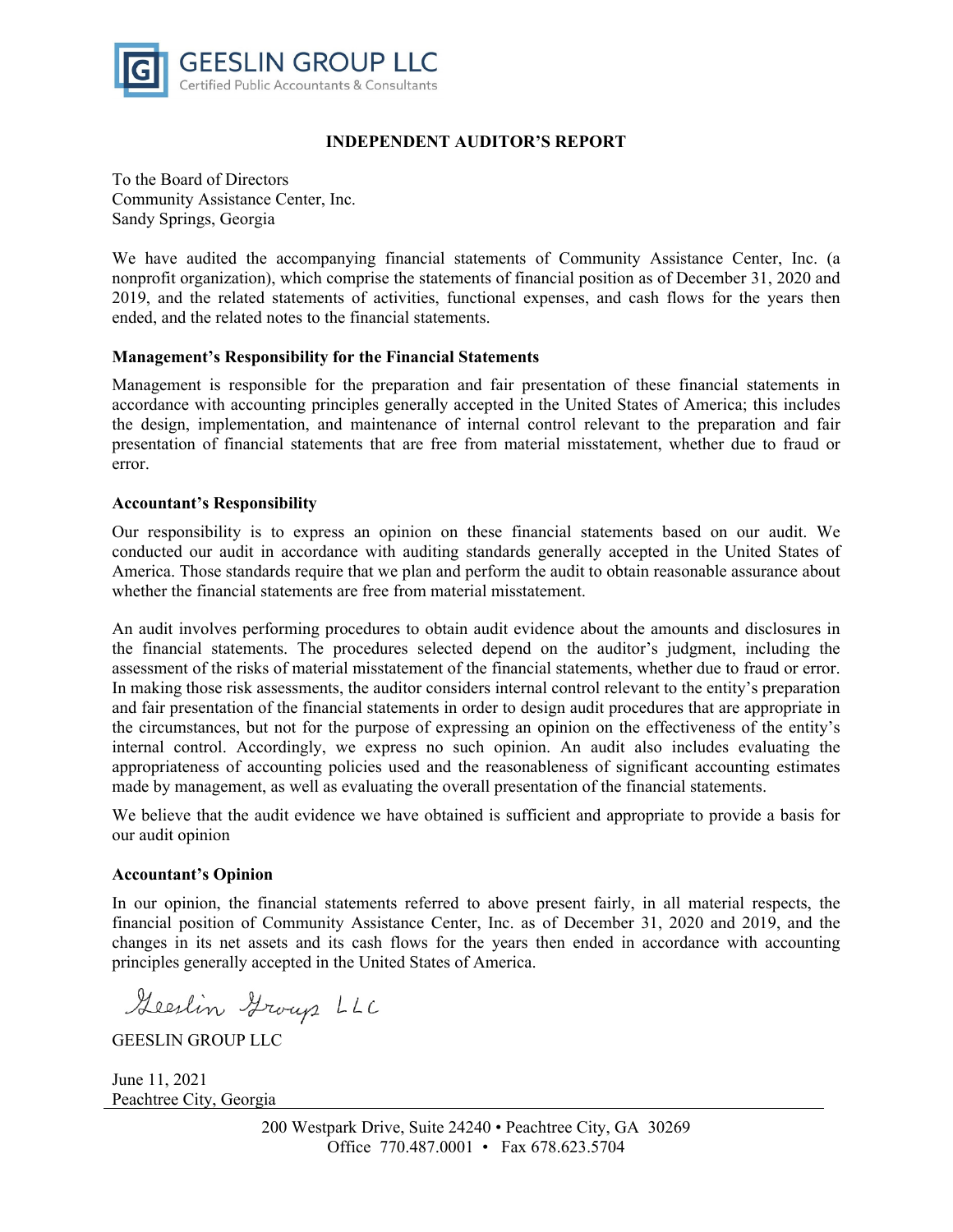#### **Community Assistance Center, Inc. STATEMENTS OF FINANCIAL POSITION**

#### **December 31, 2020 and 2019**

|                                                           | 2020               | 2019               |
|-----------------------------------------------------------|--------------------|--------------------|
| Unrestricted cash and cash equivalents                    | \$<br>1,647,186    | \$<br>856,130      |
| Unrestricted cash and cash equivalents - board designated | 6,000              | 6,000              |
| Restricted cash and cash equivalents                      | 123,651            | 137,468            |
| Promises to give - unrestricted, current portion          | 15,102             | 24,626             |
| Promises to give - restricted, current portion            |                    | 42,618             |
| Prepaid expenses and other assets                         | 26,109             | 19,887             |
| Inventory                                                 | 173,279            | 162,065            |
| Total current assets                                      | 1,991,327          | 1,248,794          |
| Promises to give - unrestricted, noncurrent portion       |                    | 8,109              |
| Promises to give - restricted, noncurrent portion         | 396,172            | 129,536            |
| Loan costs, net of accumulated amortization               | 20,260             | 23,378             |
| Total noncurrent assets                                   | 416,432            | 161,023            |
|                                                           |                    |                    |
| Property and equipment                                    | 3,786,108          | 3,772,195          |
| Accumulated depreciation                                  | (860, 226)         | (746, 042)         |
| Net property and equipment                                | 2,925,882          | 3,026,153          |
| Total assets                                              | 5,333,641<br>S.    | \$<br>4,435,970    |
| Accounts payable and accrued expenses                     | \$<br>104,684      | \$<br>33,162       |
| Mortgages payable, current maturities                     | 33,742             | 32,095             |
| Total current liabilities                                 | 138,426            | 65,257             |
|                                                           |                    |                    |
| Paycheck Protection Program loan payable                  | 143,743<br>859,723 |                    |
| Mortgages payable, net of current maturities              | 1,003,466          | 893,294<br>893,294 |
|                                                           |                    |                    |
| <b>Total liabilities</b>                                  | 1,141,892          | 958,551            |
| Without donor restrictions                                |                    |                    |
| Undesignated                                              | 3,665,926          | 3,161,797          |
| Designated by the Board for operating reserve             | 6,000              | 6,000              |
| Total net assets without donor restriction                | 3,671,926          | 3,167,797          |
| With donor restrictions                                   |                    |                    |
| Purpose restrictions                                      | 519,823            | 309,622            |
| Total net assets                                          | 4, 191, 749        | 3,477,419          |
| Total liabilities and net assets                          | 5,333,641<br>S     | 4,435,970<br>S     |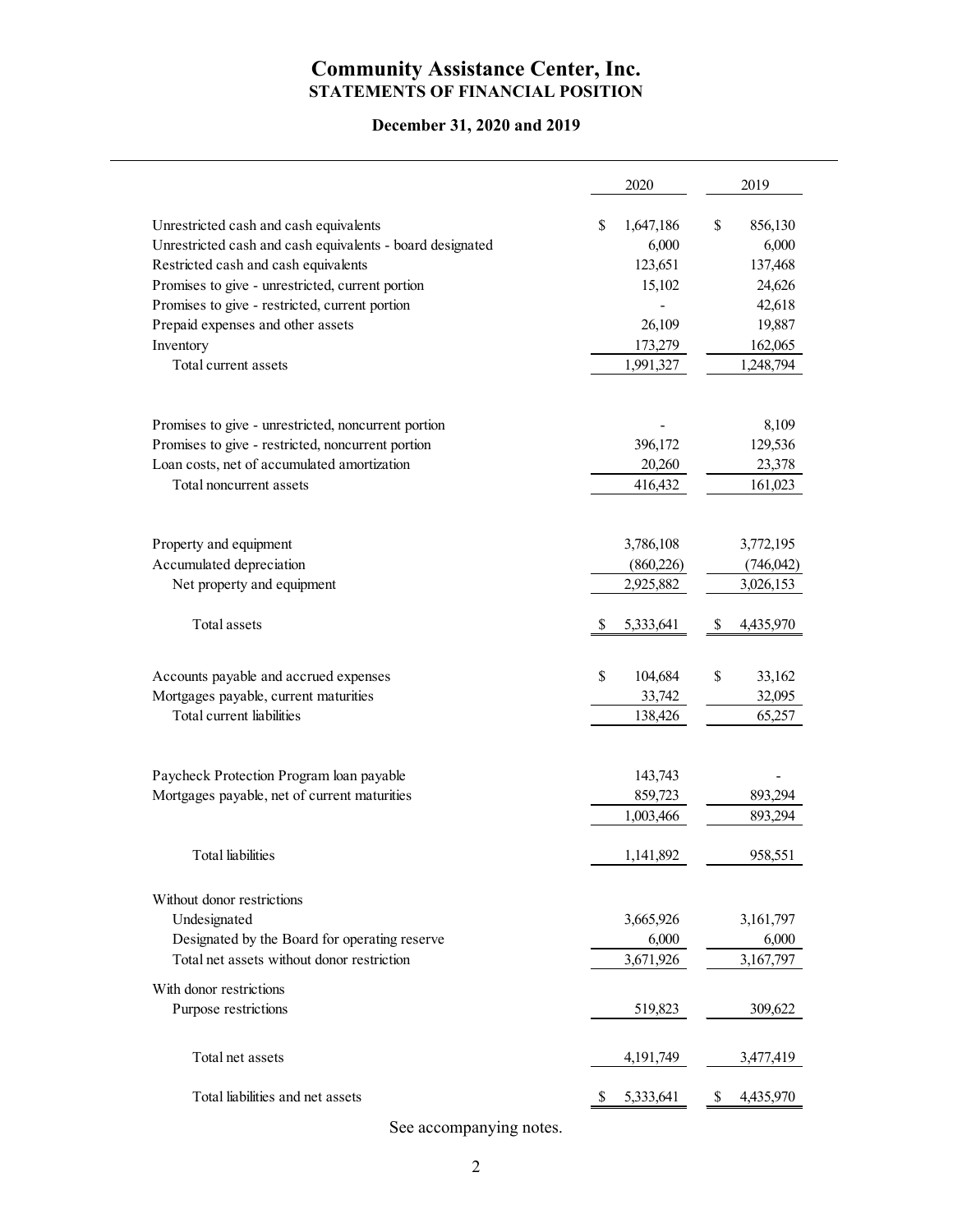## **STATEMENTS OF ACTIVITIES**

#### **For the Years Ended December 31, 2020 and 2019**

|                                                 |                             | 2020                     |                                 | 2019            |  |
|-------------------------------------------------|-----------------------------|--------------------------|---------------------------------|-----------------|--|
|                                                 | Without Donor<br>With Donor |                          |                                 |                 |  |
|                                                 | Restrictions                | Restrictions             | Total                           | Total           |  |
| Support and Revenue                             |                             |                          |                                 |                 |  |
| Support                                         |                             |                          |                                 |                 |  |
| Grants                                          | \$<br>340,008               | \$.<br>1,926,134         | \$<br>2,266,142                 | 572,753<br>\$   |  |
| Contribution                                    | 2,816,338                   | 402,693                  | 3,219,031                       | 2,140,912       |  |
| Fundraising                                     | 23,598                      | 4,250                    | 27,848                          | 41,296          |  |
| Net assets released from restrictions           | 2,123,864                   | (2,123,864)              |                                 |                 |  |
| Total support                                   | 5,303,808                   | 209,213                  | 5,513,021                       | 2,754,961       |  |
| Retail income                                   | 89,332                      |                          | 89,332                          | 172,342         |  |
| Less related expenses                           | (5,096)                     |                          | (5,096)                         | (7,540)         |  |
| Net thrift store sales                          | 84,236                      | $\sim$                   | 84,236                          | 164,802         |  |
| Gross special events revenue - A Vintage Affair | 230,523                     |                          | 230,523                         | 225,774         |  |
| Less cost of direct benefits to donors          | (14, 575)                   |                          | (14, 575)                       | (23,719)        |  |
| Net revenue - A Vintage Affair                  | 215,948                     |                          | 215,948                         | 202,055         |  |
| Other revenue                                   |                             |                          |                                 |                 |  |
| Interest income                                 | 2,749                       | 988                      | 3,737                           | 4,525           |  |
| Total revenue, support, and gains, net          | 5,606,741                   | 210,201                  | 5,816,942                       | 3,126,343       |  |
| Expenses                                        |                             |                          |                                 |                 |  |
| Program services expense                        | 4,571,434                   |                          | 4,571,434                       | 2,597,365       |  |
| Management and general                          | 381,144                     |                          | 381,144                         | 291,310         |  |
| Fundraising and development                     | 150,034                     |                          | 150,034                         | 112,473         |  |
| Total expenses                                  | 5,102,612                   |                          | 5,102,612                       | 3,001,148       |  |
| Change in Net Assets                            | 504,129                     | 210,201                  | 714,330                         | 125,195         |  |
| Net Assets, Beginning of Year                   | 3,167,797                   | 309,622                  | 3,477,419                       | 3,352,224       |  |
| Net Assets, End of Year                         | 3,671,926<br>\$             | $\mathcal{S}$<br>519,823 | $\mathbf{\hat{S}}$<br>4,191,749 | \$<br>3,477,419 |  |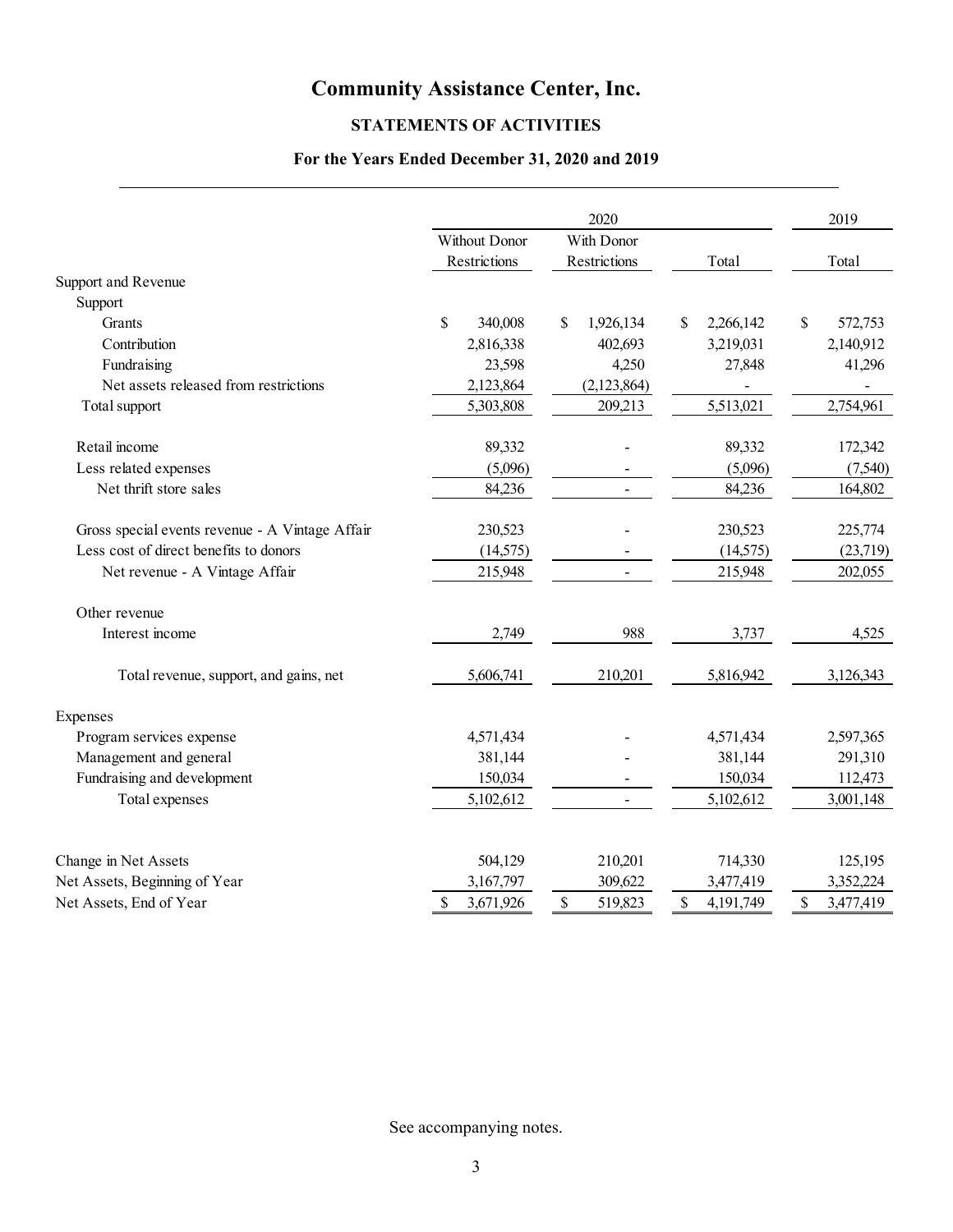## **STATEMENTS OF FUNCTIONAL EXPENSES**

#### **For the Years Ended December 31, 2020 and 2019**

|                                                                                                      |                     |                           | 2020                           |                                          |                 | 2019                     |
|------------------------------------------------------------------------------------------------------|---------------------|---------------------------|--------------------------------|------------------------------------------|-----------------|--------------------------|
|                                                                                                      |                     |                           |                                | Expenses Included                        |                 |                          |
|                                                                                                      | Program<br>Services | Management<br>and General | Fundraising and<br>Development | with Revenue on<br>Statement of Activity | Total           | Total                    |
| Payroll                                                                                              | \$<br>387,181       | \$<br>244,431             | \$<br>65,728                   | \$                                       | \$<br>697,340   | \$<br>602,522            |
| Payroll taxes                                                                                        | 29,971              | 18,921                    | 5,088                          | $\overline{\phantom{a}}$                 | 53,980          | 46,896                   |
| Employee benefits                                                                                    | 37,039              | 23,383                    | 6,288                          |                                          | 66,710          | $\overline{\phantom{a}}$ |
| Total personnel costs                                                                                | 454.191             | 286,735                   | 77,104                         |                                          | 818,030         | 649.418                  |
| Program expenses                                                                                     | 3,715,588           |                           |                                |                                          | 3,715,588       | 1,873,754                |
| Contract labor                                                                                       | 3,981               | 285                       | 192                            |                                          | 4,458           | 9,638                    |
| Direct fundraising costs                                                                             | $\overline{a}$      | $\overline{a}$            | 53,815                         | 14,575                                   | 68,390          | 57,111                   |
| Retail expense                                                                                       |                     |                           | $\overline{\phantom{a}}$       | 5,096                                    | 5,096           | 7,540                    |
| Depreciation and amortization                                                                        | 104,750             | 7,508                     | 5,044                          | $\overline{a}$                           | 117,302         | 129,474                  |
| Insurance                                                                                            | 35,396              | 9,436                     | 2,077                          |                                          | 46,909          | 40.665                   |
| Interest                                                                                             | 38,032              | 2,726                     | 1,831                          |                                          | 42,589          | 43,627                   |
| Legal and accounting                                                                                 |                     | 22,075                    |                                |                                          | 22,075          | 17,742                   |
| Other professional services                                                                          |                     | 35,000                    | $\overline{a}$                 |                                          | 35,000          | $\overline{a}$           |
| Miscellaneous                                                                                        |                     | 2,200                     | $\overline{a}$                 |                                          | 2,200           | 4,356                    |
| Equipment rental expense                                                                             | 12,790              | 917                       | 616                            |                                          | 14,323          | 9,950                    |
| Office rental expense                                                                                | 25,556              | 1,832                     | 1,231                          |                                          | 28,619          |                          |
| Office equipment                                                                                     | 15,931              | 767                       | 1,142                          |                                          | 17,840          | 4,179                    |
| Office supplies                                                                                      | 6,098               | 437                       | 294                            |                                          | 6,829           | 6,394                    |
| Postage and delivery                                                                                 | 1.912               | 137                       | 92                             |                                          | 2,141           | 2,264                    |
| Printing                                                                                             | 4,190               | 300                       | 202                            |                                          | 4,692           | 6,125                    |
| Repairs and maintenance                                                                              | 32,520              | 2,331                     | 1,566                          |                                          | 36,417          | 21,951                   |
| Security                                                                                             | 6,259               | 449                       | 301                            |                                          | 7,009           | 6,667                    |
| Seminars and licenses                                                                                | 3,716               | 1,538                     | 179                            |                                          | 5,433           | 5,688                    |
| Special events                                                                                       | 1,945               | 139                       | 94                             |                                          | 2,178           | 4,110                    |
| Technology                                                                                           | 30,352              | 2,175                     | 1,461                          |                                          | 33,988          | 47,728                   |
| Telephone and internet                                                                               | 9,571               | 686                       | 461                            |                                          | 10,718          | 10,251                   |
| Travel                                                                                               | 1,309               | 94                        | 63                             |                                          | 1,466           | 977                      |
| <b>Utilities</b>                                                                                     | 37,608              | 2,695                     | 1,811                          |                                          | 42,114          | 47,542                   |
| Vehicle expenses                                                                                     | 7,145               |                           |                                |                                          | 7,145           | 7,810                    |
| Waste disposal expense                                                                               | 9,040               | 648                       | 435                            |                                          | 10,123          | 7,680                    |
| Moving expense                                                                                       |                     |                           |                                |                                          |                 | 6,503                    |
| Volunteer expense                                                                                    | 468                 | 34                        | 23                             |                                          | 525             | 3,263                    |
| Bad debt expense                                                                                     | 13,086              | $\overline{a}$            | $\overline{a}$                 |                                          | 13,086          | $\overline{a}$           |
| Total expenses by function<br>Less expenses included with revenues<br>on the statement of activities | 4,571,434           | 381,144                   | 150,034                        | 19,671                                   | 5,122,283       | 3,032,407                |
| Retail expense                                                                                       |                     |                           |                                | (5,096)                                  | (5,096)         | (7,540)                  |
| Cost of direct benefits to donors                                                                    |                     |                           |                                | (14, 575)                                | (14, 575)       | (23,719)                 |
| Total expenses included in the<br>expense section on the statement<br>of activities                  | 4,571,434<br>S.     | 381,144<br>\$             | 150,034<br>\$                  | \$                                       | 5,102,612<br>\$ | \$ 3,001,148             |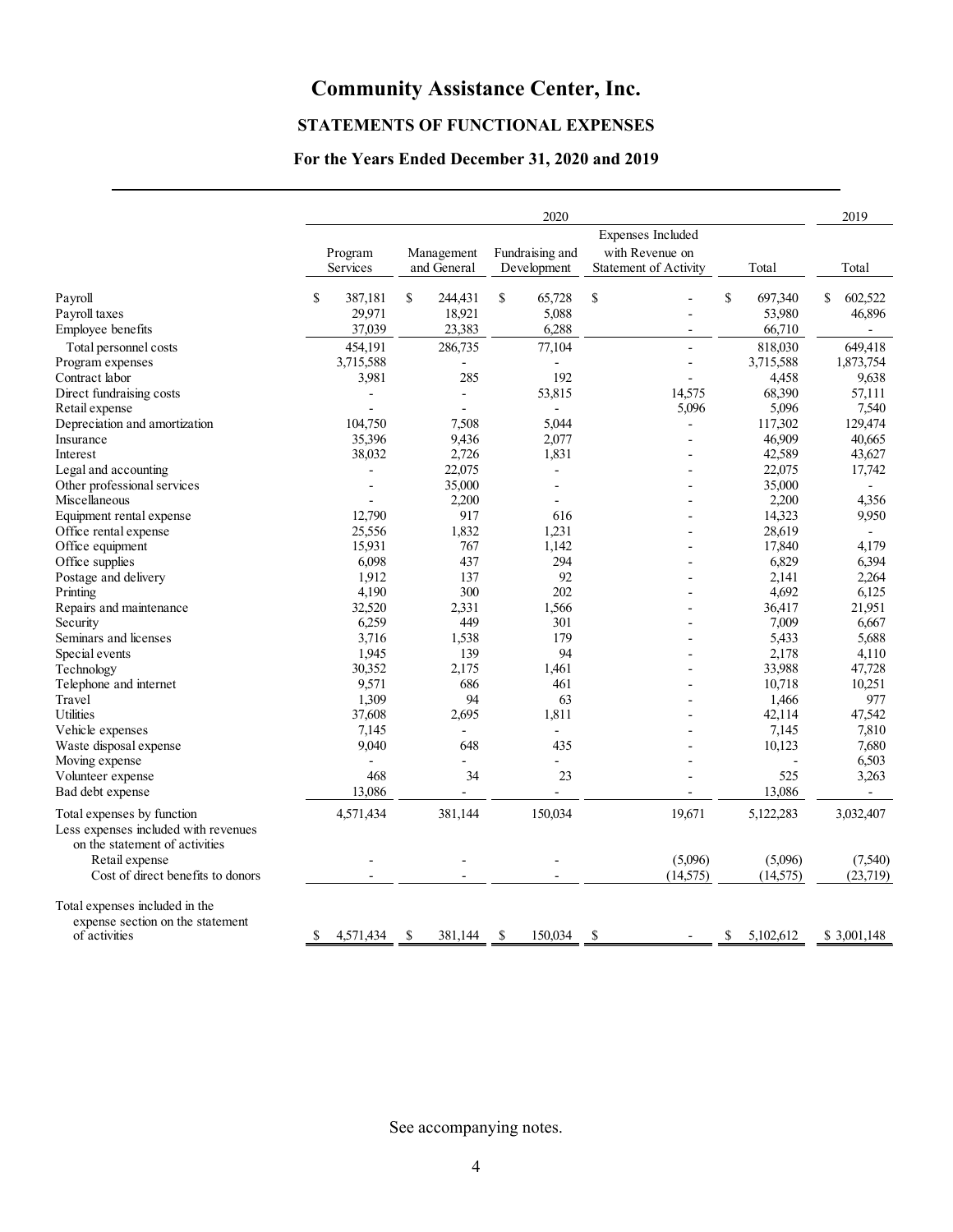## **STATEMENTS OF CASH FLOWS**

#### **For the Years Ended December 31, 2020 and 2019**

|                                                                              |    | 2020       | 2019          |
|------------------------------------------------------------------------------|----|------------|---------------|
| Cash Flows from Operating Activities                                         |    |            |               |
| Change in net assets                                                         | \$ | 714,330    | \$<br>125,195 |
| Adjustments to reconcile change in net assets to net cash                    |    |            |               |
| from operating activities                                                    |    |            |               |
| Inventory - donated                                                          |    | (11,214)   | (65,264)      |
| Depreciation and amortization                                                |    | 117,302    | 129,474       |
| Changes in operating assets and liabilities                                  |    |            |               |
| Promises to give                                                             |    | (206, 385) | 122,930       |
| Prepaid expenses and other assets                                            |    | (6,222)    | (5,029)       |
| Accounts payable and other liabilities                                       |    | 71,522     | (1,662)       |
| Net Cash provided by Operating Activities                                    |    | 679,333    | 305,644       |
| Cash Flows from Investing Activities                                         |    |            |               |
| Purchases of property and equipment                                          |    | (13,913)   | (52, 125)     |
| Net Cash used for Investing Activities                                       |    | (13,913)   | (52, 125)     |
| Cash Flows from Financing Activities                                         |    |            |               |
| Proceeds from Paycheck Protection Program loan                               |    | 143,743    |               |
| Principal payments on mortgages payable                                      |    | (31, 924)  | (30, 887)     |
| Net Cash provided (used) by Financing Activities                             |    | 111,819    | (30, 887)     |
| Net changes in unrestricted and restricted cash and cash equivalents         |    | 777,239    | 222,632       |
|                                                                              |    |            |               |
| Unrestricted and restricted cash and cash equivalents, beginning of the year |    | 999,598    | 776,966       |
| Unrestricted and restricted cash and cash equivalents, end of the year       | \$ | 1,776,837  | \$<br>999,598 |
|                                                                              |    |            |               |
| Supplemental Disclosure of Cash Flow Information                             |    |            |               |
| Cash paid during the year for interest                                       | S  | 42,589     | \$<br>43,627  |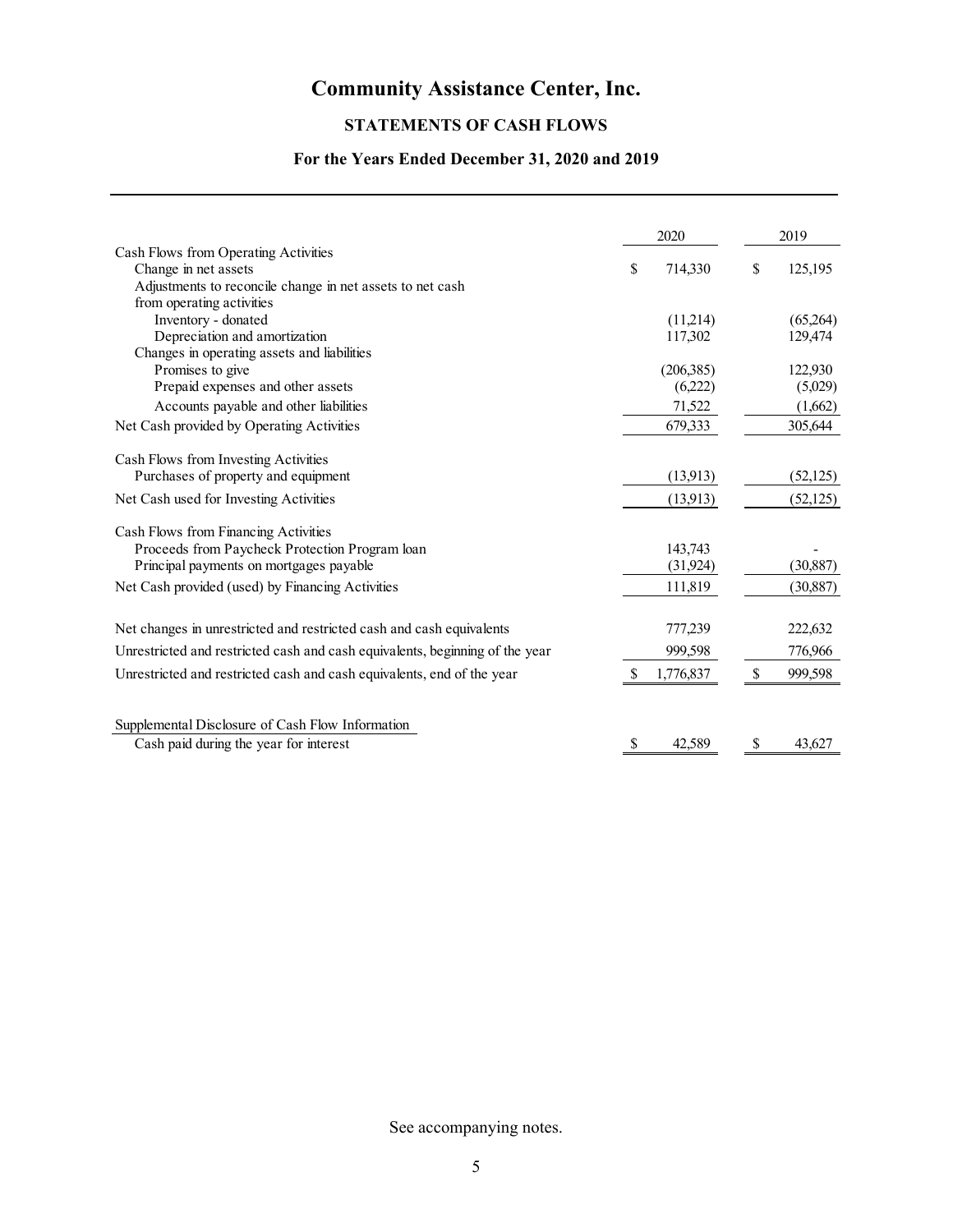#### **NOTES TO FINANCIALS STATEMENTS**

#### **For the Years Ended December 31, 2020 and 2019**

#### **NOTE A – NATURE OF ORGANIZATION**

Organization: The Community Assistance Center, Inc. ("CAC" or "the Organization") provides assistance to local members of the Sandy Springs and Dunwoody Communities who are in need by providing financial support, helping to meet basic needs and promoting self-reliance. CAC brings the community together to assist families and individuals of Sandy Springs and Dunwoody facing unexpected financial crisis situations. Community Assistance Center, Inc. originally known as Community Action Center, was founded by eight religious congregations who saw a need to centralize assistance to local families and individuals seeking help in the Sandy Springs and Dunwoody communities. CAC was formally dedicated in October 11, 1987 and opened its doors for the first time on November 2, 1987 on the campus of Mt. Vernon Presbyterian Church. A year later the Center received its  $501(c)(3)$  status on September 12, 1988. CAC is now supported by member congregations, public and private grants, businesses, individuals, schools and civic organizations. The Organization is volunteer-driven with more than 300 regularly scheduled volunteers. CAC operates a Food Pantry and a Thrift Boutique. CAC offers assistance to individuals and families with money management classes, referrals for other services, and adult education classes to learn new job and life skills such as computer classes and English for Successful Living. CAC receives an average of 400 calls a month for assistance and the Food Pantry receives an average of 1,200 visits a month. Overall, CAC impacts approximately 6,000 lives a year.

#### **NOTE B – SIGNIFICANT ACCOUNTING POLICIES**

Basis of Accounting and Presentation: The financial statements of the Organization have been prepared on the accrual basis of accounting in accordance with accounting principles generally accepted in the United States.

Financial Statement Presentation: As required by the "Financial Statements of Not-For-Profit Organizations" topic of FASB Accounting Standards Codification, the Organization reports information regarding its financial position and activities according to two classes of net assets: net assets without donor restrictions and net assets with donor restrictions. The Organization had net assets with donor restrictions of \$513,156 and \$309,622 on December 31, 2020 and 2019, respectively.

Cash and Cash Equivalents: For the purpose of the statement of cash flows, the Organization considers all highly liquid investments available for current use with an original maturity of three months or less to be cash equivalents.

#### Donated Services:

Numerous volunteers have donated significant amounts of time to CAC's specific assistance programs and fund-raising events. No amounts have been reflected in the financial statements for these donated services because they do not meet the criteria for recognition under Financial Accounting Standards Board ASC 958-605, "Revenue Recognition" of Not-for Profit Entities.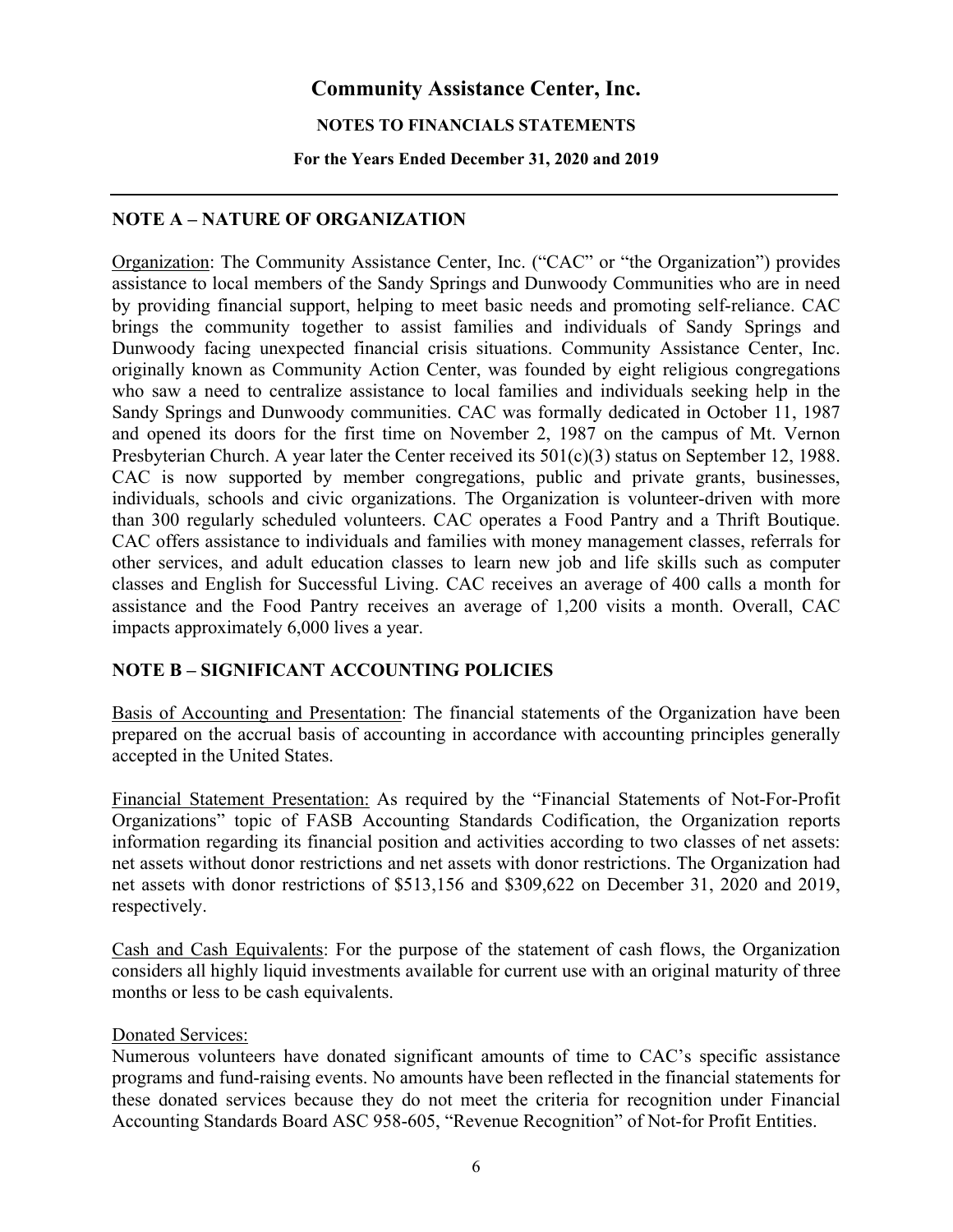#### **NOTES TO FINANCIALS STATEMENTS**

#### **For the Years Ended December 31, 2020 and 2019**

#### **NOTE B - SIGNIFICANT ACCOUNTING POLICIES – Continued**

Promises to Give: The Organization records unconditional promises to give that are expected to be collected within one year at net realizable value. Unconditional promises to give expected to be collected in future years are initially recorded at fair value using present value techniques incorporating risk-adjusted discount rates designed to reflect the assumptions market participants would use in pricing the asset. In subsequent years, amortization of the discounts is included in contribution revenue in the statements of activities. CAC determines the allowance for uncollectable promises to give based on historical experience, an assessment of economic conditions, and a review of subsequent collections. Promises to give are written off when deemed uncollectable. Substanitially all amounts promised in the past have been collected; therefore, the Organization anticipates all pledges to give will be collected and no allowance for uncollectible pledges has been recorded.

Income Tax Status: The Organization is exempt from income taxes under Internal Revenue Code Section  $501(c)(3)$ . Accordingly, no provision for income taxes is required. The Organization believes that it has appropriate support for any tax positions taken, and as such does not have any uncertain tax positions that are material to the financial statements during the year ended December 31, 2020 or any tax year still open to taxing authorities.

Functional Allocation of Expenses: The costs of providing the programs and other activities have been summarized on a functional basis in the statement of activities. Accordingly, certain costs have been allocated among programs and supporting services benefited.

Property and Equipment: Acquisitions of property and equipment in excess of \$500 are capitalized. Property and equipment are recorded at cost, if purchased, or at estimated market value, if received by contribution. Depreciation is calculated over the estimated useful lives of the respective assets using a straight-line method as shown below:

|                            | Years         |
|----------------------------|---------------|
| Building and Improvements  | $10 - 39$     |
| Office and Other Equipment |               |
| Computer Equipment         | $\mathcal{R}$ |

Estimates: The preparation of financial statements in conformity with accounting principles generally accepted in the United States of America requires management to make estimates and assumptions that affect certain reported amounts and disclosures. Accordingly, actual results could differ from those estimates.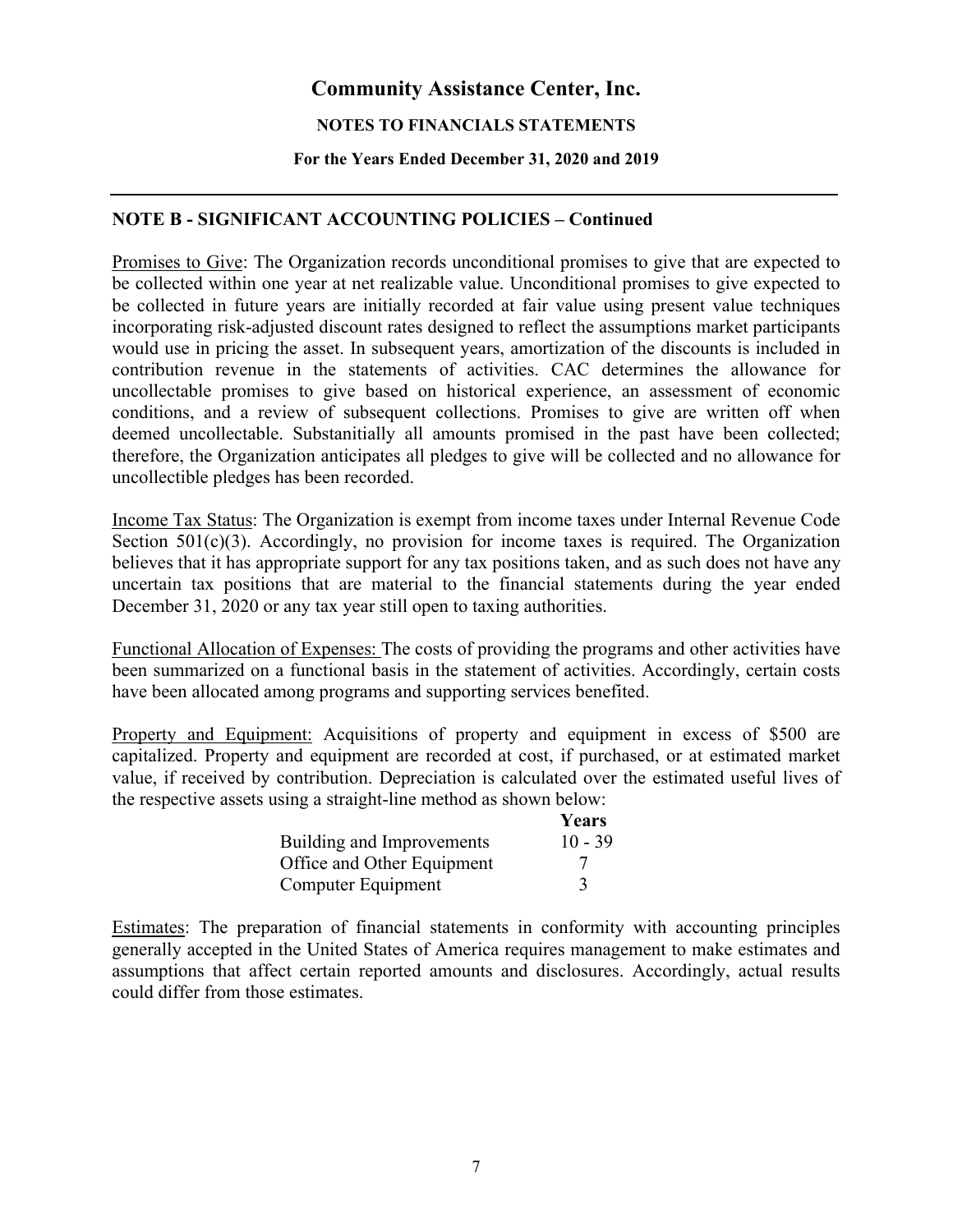#### **NOTES TO FINANCIALS STATEMENTS**

#### **For the Years Ended December 31, 2020 and 2019**

#### **NOTE B - SIGNIFICANT ACCOUNTING POLICIES – Continued**

Net Assets: Net assets, revenues, gains, and losses are classified based on the existence or absence of donor- or grantor-imposed restrictions. Accordingly, net assets and changes therein are classified and reported as follows:

*Net Assets Without Donor Restrictions* – Net assets available for use in general operations and not subject to donor (or certain grantor) restrictions. The governing board has designated, from net assets without donor restrictions, net assets for an operating reserve.

*Net Assets With Donor Restrictions* – Net assets subject to donor- (or certain grantor-) imposed restrictions. Some donor-imposed restrictions are temporary in nature, such as those that will be met by the passage of time or other events specified by the donor. Other donor-imposed restrictions are perpetual in nature, where the donor stipulates that resources be maintained in perpetuity. Donor-imposed restrictions are released when a restriction expires, that is, when the stipulated time has elapsed, when the stipulated purpose for which the resource was restricted has been fulfilled, or both. Donor restricted net assets were available at December 31, 2020 and 2019, for the following purposes:

| <b>Fund Description</b>               | 2020      | 2019      |
|---------------------------------------|-----------|-----------|
| Capital Campaign Fund                 | \$109,067 | \$172,055 |
| Cox Foundation                        | 100,000   |           |
| Youth Enrichment Program Fund         | 92,259    | 71,125    |
| Food Fund                             | 67,089    | 12,351    |
| City of Sandy Springs                 | 49,761    | 10,428    |
| Tamara Carrera Legacy Fund            | 38,307    |           |
| Harriet McDaniel Marshall Trust       | 25,000    |           |
| Atlanta Foundation                    | 15,002    | 15,002    |
| Shumard Holidays                      | 11,063    | 2,182     |
| <b>Financial Assistance</b>           | 6,667     | 6,667     |
| Jewish Federation of Greater Atlanta  | 2,084     |           |
| Volunteer Income Tax Assistance       | 1,500     |           |
| Garden                                | 1,166     | 1,166     |
| Signage Fund-Methodist Grant          | 858       | 858       |
| Kennedy Foundation                    |           | 9,363     |
| Solar Panel Grant                     |           | 7,200     |
| Tom Heart                             |           | 1,193     |
| Couchman Foundation - Thirft Boutique |           | 27        |
| Sandy Springs Society                 |           | 5         |
| Total                                 | \$519,823 | \$309,622 |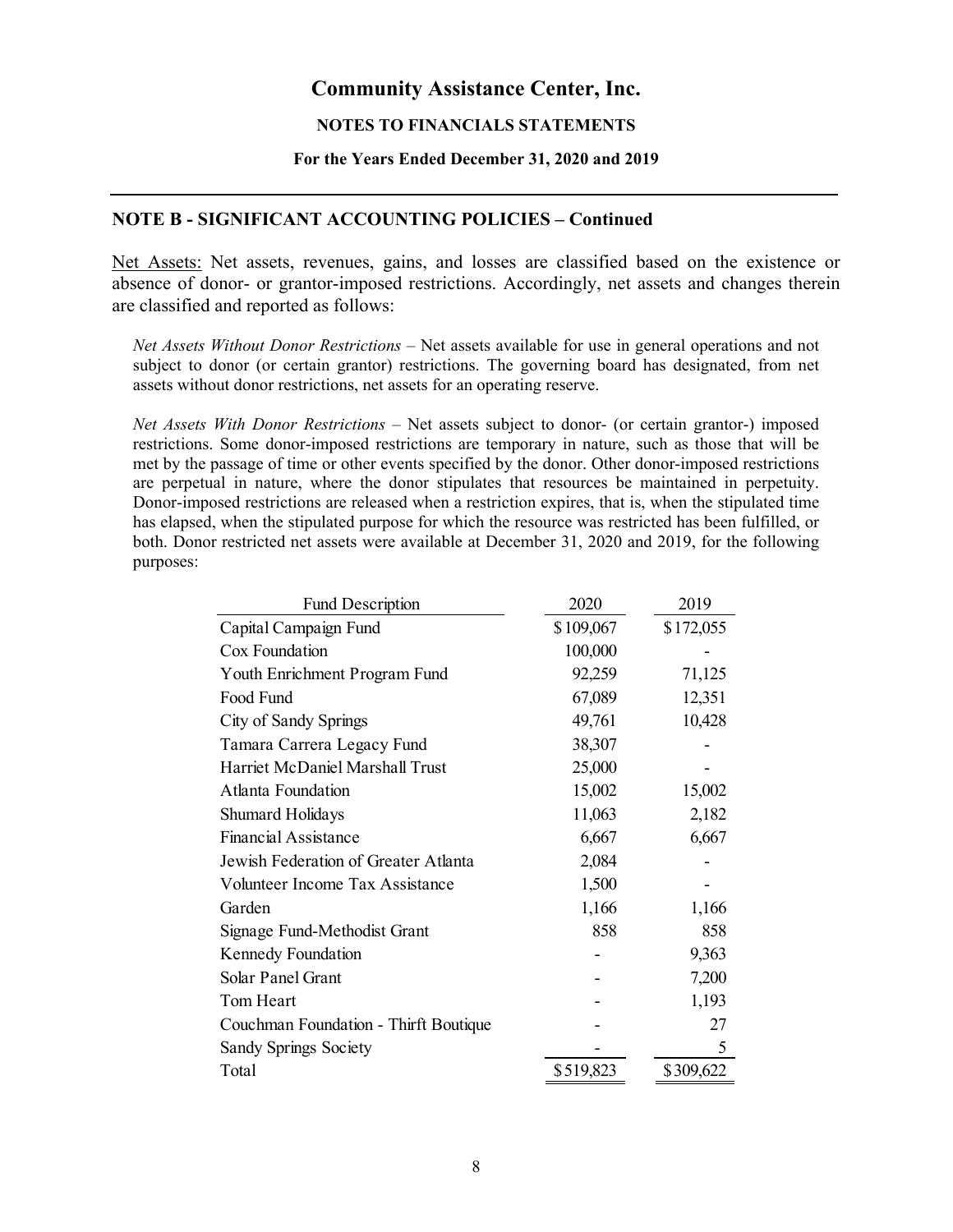#### **NOTES TO FINANCIALS STATEMENTS**

#### **For the Years Ended December 31, 2020 and 2019**

#### **NOTE B - SIGNIFICANT ACCOUNTING POLICIES – Continued**

Loan Costs: The Organization capitalized loan costs of \$31,170 during 2017. These costs are being amortized on a straight-line basis which approximates the interest yield method. Amortization expense was \$3,118 and \$3,117 in 2020 and 2019, respectively. In the statement of functional expenses, this amount is included within "depreciation and amortization."

Recent Accounting Pronouncements: In June 2018, FASB issued ASU 2018-08, Not-for-Profit Entities (Topic 958): *Clarifying the Scope and the Accounting Guidance for Contributions Received and Contributions Made*, which clarifies and establishes standards for characterizing grants and similar contracts with resource providers as contributions (nonreciprocal) subject to ASC Topic 958, or as exchange transactions (reciprocal) subject to ASC Topic 606.

For the year ending December 31, 2020, the Organization adopted ASU 2018-08 and has adjusted the presentation in these financial statements accordingly. The Organization recognizes contributions and grant income in the accompanying Statements of Activities, in accordance with ASC Topic 958. The adoption of ASU 2018-08 did not have an impact on the timing of the revenue recognition of the contributions.

#### **NOTE C – LIQUIDITY AND AVAILABILITY**

Liquid assets are considered financial assets available for general expenditure, that is, without donor or other restrictions limiting their use, within one year of the date of the statement of financial position. The Organization had \$1,668,288 of financial assets available within one year of the statement of financial position date to meet cash needs for general expenditures consisting of cash and cash equivalents. The Organization has a policy to structure its financial assets to be available as its general expenditures, liabilities and other obligations come due. The Organization's financial assets available within one year of the balance sheet date for designated expenditures are as follows:

|                                                                                                          | 2020                    | 2019                   |
|----------------------------------------------------------------------------------------------------------|-------------------------|------------------------|
| Cash and cash equivalents                                                                                | 1,776,837               | 999,598                |
| Promises to give - current portion                                                                       | 15,102                  | 67,244                 |
| Total liquid assets<br>Less current assets with donor restrictions<br>Financial assets available to meet | 1,791,939<br>(123, 651) | 1,066,842<br>(180,086) |
| cash needs within one year                                                                               | 1,668,288               | 886,756                |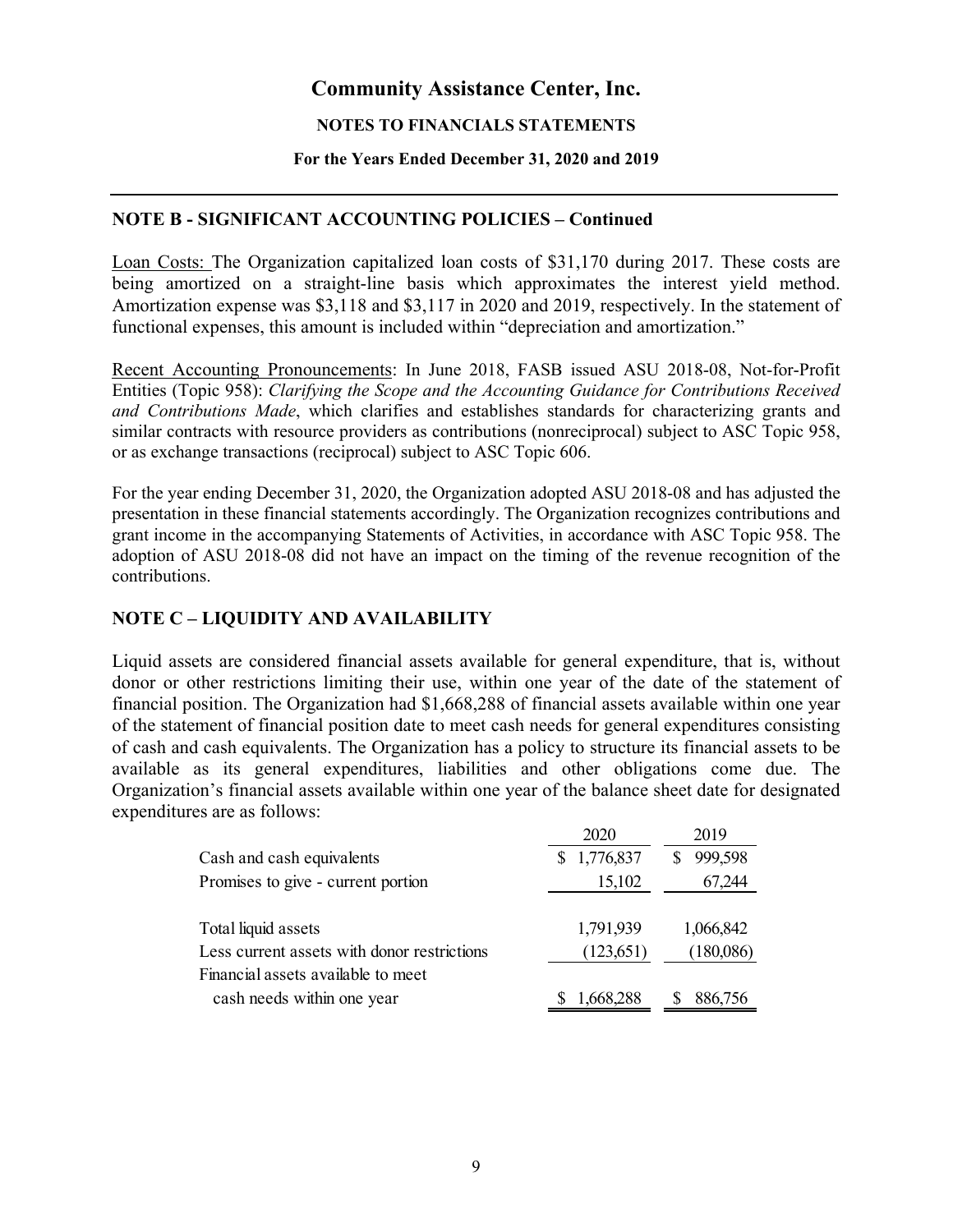#### **NOTES TO FINANCIALS STATEMENTS**

#### **For the Years Ended December 31, 2020 and 2019**

#### **NOTE D – INVENTORYAND DONATED GOODS**

Clothing and household items are valued at thrift store prices and food is valued at an average cost determined by periodic sampling at various online sources. Donated gift cards are recorded at face amount. The estimated value of donated goods received and recognized as revenue by CAC was \$1,439,996 and \$1,553,921 in 2020 and 2019, respectively.

#### **NOTE E – FAIR VALUE MEASUREMENTS**

The Organization adopted SFAS No. 157, "Fair Value Measurements," which establishes a fair value hierarchy that prioritizes the inputs to valuation techniques used to measure fair value. The hierarchy gives the highest priority to unadjusted quoted prices (level 1) and the lowest priority to unobservable inputs (level 3 measurements). The three levels of the fair value hierarchy under FASB Statement No. 157 are described below:

Level 1 – Inputs to the valuation methodology are unadjusted quoted prices for identical assets or liabilities in active markets that the entity has the ability to access.

Level 2 – Inputs to the valuation methodology include: quoted prices for similar assets or liabilities in active markets; quoted prices for identical or similar assets or liabilities in inactive markets; inputs other than quoted prices that are observable for the asset or liability; or, inputs that are derived principally from, or corroborated by observable market data by correlation or other means. If the asset or liability has a specified contractual term, the Level 2 input must be observable for substantially the full term of the asset or liability. There were no Level 2 investments.

Level 3 – Inputs to the valuation methodology are unobservable and significant to the fair value measurement. There were no Level 3 investments.

The asset's or liability's fair value measurement level within the fair value hierarchy is based on the lowest of any input that is significant to the fair value measurement. Valuation techniques used need to maximize the use of observable inputs and minimize the use of unobservable inputs.

The fair market values for the Organization's mortgages payable are not readily determinable and are assumed to be materially different than the carrying value based on current market conditions. The Organization believes that determining the fair market value of the mortgages payable would be cost prohibitive.

The estimated fair value of donated goods is discussed in Note D. All other financial instruments are carried at amounts that approximate estimated fair value.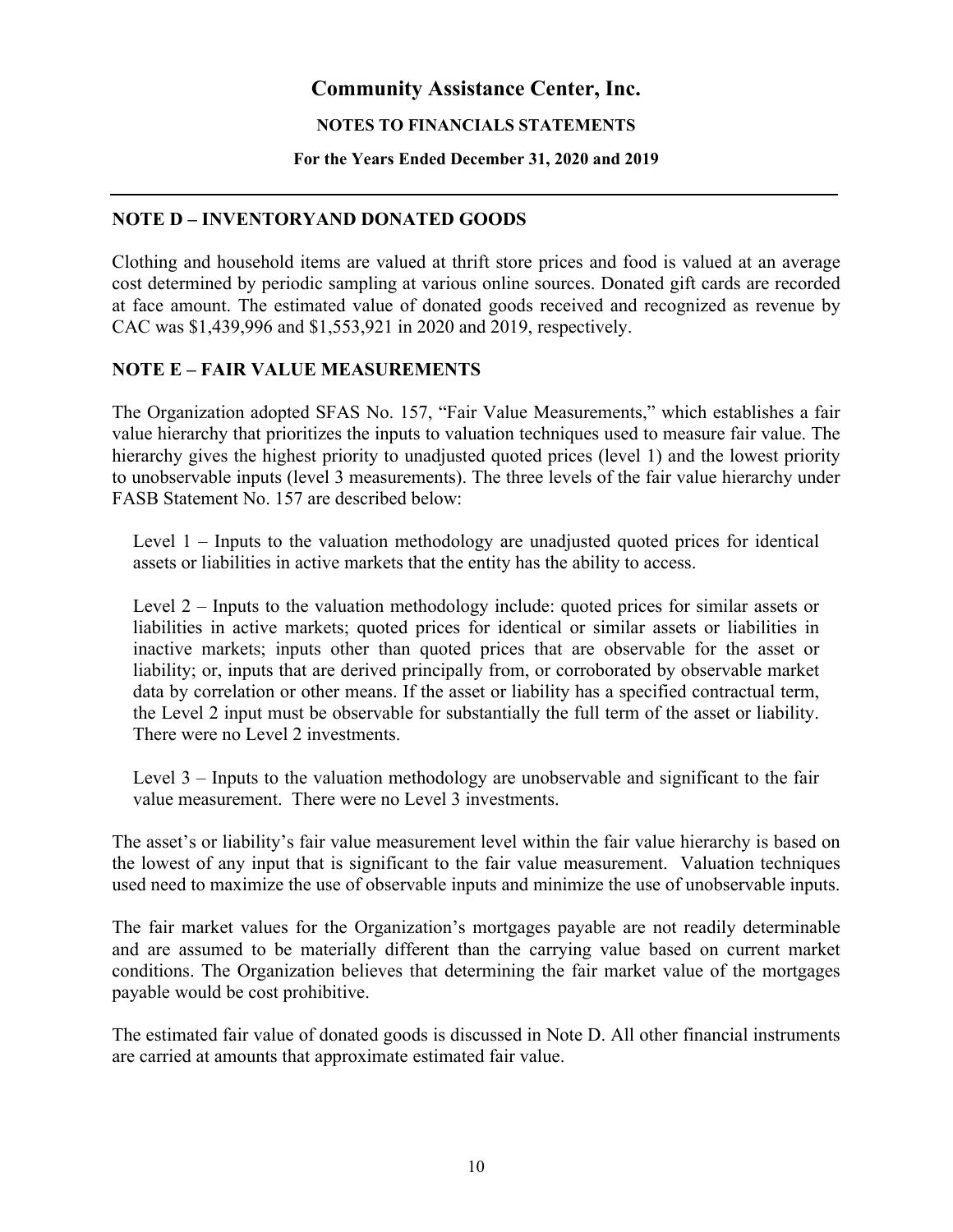#### **NOTES TO FINANCIALS STATEMENTS**

#### **For the Years Ended December 31, 2020 and 2019**

#### **NOTE F – CONCENTRATIONS**

The Organization received 50% of its total contributions in the year ended December 31, 2020 from seventeen donors and 50% from eighteen donors for the year ended December 31, 2019. Two grantor entities totaled approximately 25% of the Organization's total cash funding for the year ended December 31, 2020. This concentration is due to the increase in federal funding provided to governmental entites and nonprofit organizations during 2020 to combat the economic hardships caused by COVID-19.

#### **NOTE G - OPERATING LEASES**

CAC leases office equipment under operating leases with terms of four and five years ending in 2023. Rental expense for the year ended December 31, 2020 was \$14,323. Minimum future lease payments on these operating leases at December 31, 2020 are as follows:

| Year  | <b>Amount</b> |        |  |
|-------|---------------|--------|--|
| 2021  | S.            | 20,748 |  |
| 2022  |               | 19,848 |  |
| 2023  |               | 11,663 |  |
| Total |               | 52,259 |  |

## **NOTE H – PROPERTY AND EQUIPMENT**

Property and equipment consist of the following:

|                                 |   | 2020       | 2019            |
|---------------------------------|---|------------|-----------------|
| Building - Hightower            | S | 860,818    | \$<br>860,818   |
| Hightower building improvements |   | 174,432    | 174,432         |
| Building - Roswell Rd.          |   | 1,775,000  | 1,775,000       |
| Roswell Rd. Bldg Improvements   |   | 685,151    | 671,238         |
| Machinery and equipment         |   | 104,832    | 104,832         |
| Furniture and fixtures          |   | 28,834     | 28,834          |
| Computer equipment              |   | 51,024     | 51,024          |
| Satellite Building Improvements |   | 8,075      | 8,075           |
| Software                        |   | 8,615      | 8,615           |
| Vehicles                        |   | 89,327     | 89,327          |
| Less accumulated depreciation   |   | (860, 226) | (746, 042)      |
| Total                           |   | 2,925,882  | \$<br>3,026,153 |

Depreciation expense for the year ended December 31, 2020, was \$114,184.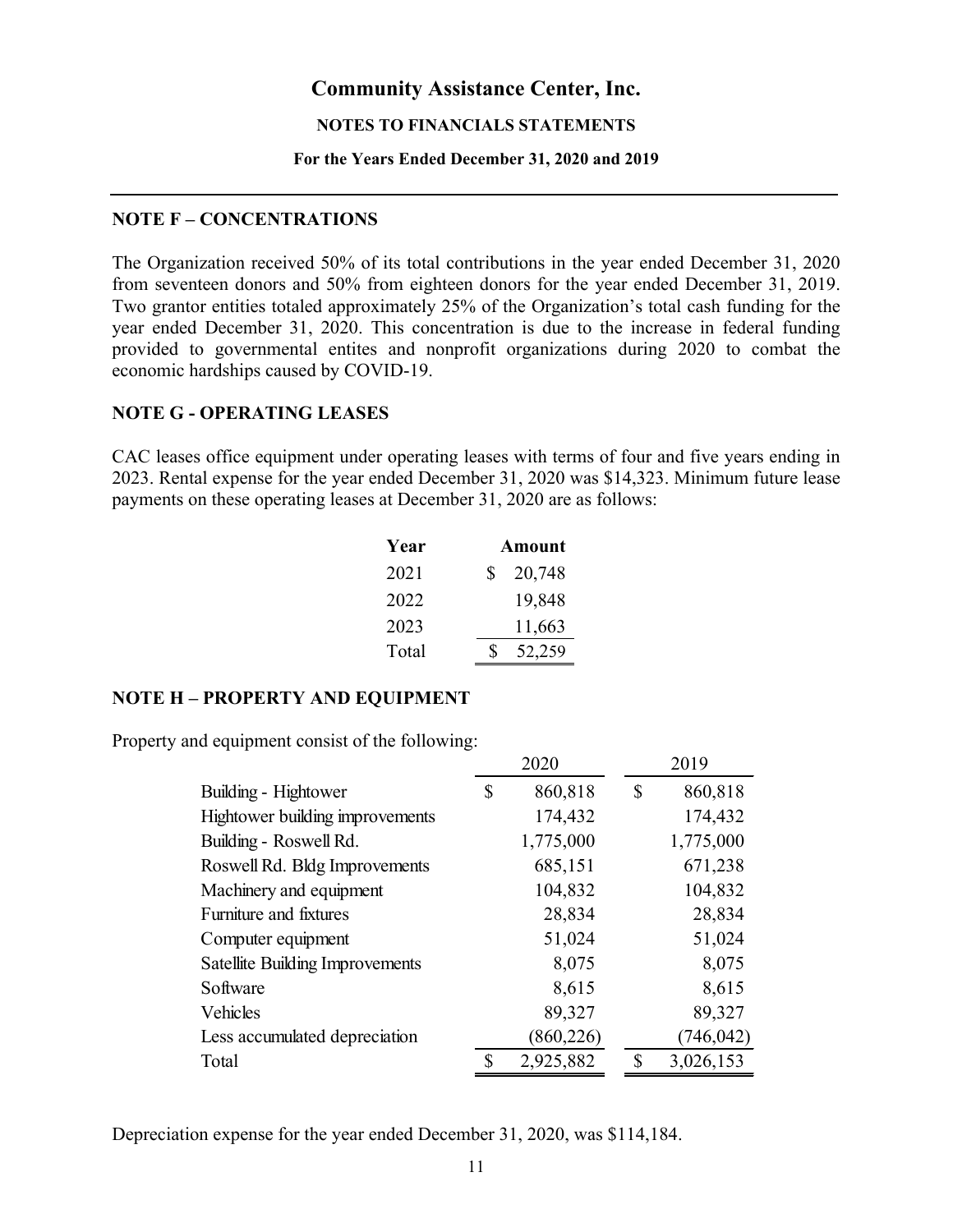#### **NOTES TO FINANCIALS STATEMENTS**

#### **For the Years Ended December 31, 2020 and 2019**

#### **NOTE I – RELATED PARTY TRANSACTIONS**

During 2020, the husband of the CEO of CAC was paid \$3,000 for his supervision of the VITA Program. This supervision and payment were approved by the Board of Directors.

#### **NOTE J – MORTGAGES PAYABLE**

In 2017 CAC refinanced their building with a mortgage loan from a financial institution. The outstanding principal balance due on this loan as of December 31, 2020 was \$251,991. This loan has a fixed interest rate of 4.85% and is secured by the property held on Hightower Trail. The payments of principal and interest are \$1,849 per month.

Additionally, in 2017 CAC purchased the property that houses the CAC Boutique at 8607 Roswell Road. This property was purchased with a mortgage from a financial institution and had an outstanding principal balance at December 31, 2020 of \$641,474. This loan has an interest rate of 4.5% for the first 60 months, while months 61 through 120 will have a rate equal to the five-year treasury rate plus 250 basis points. The current principal and interest payments are \$4,361 per month.

Aggregate maturities of long-term debts for the years ending December 31 follows:

| 2021                | \$33,742  |
|---------------------|-----------|
| 2022                | 35,359    |
| 2023                | 37,039    |
| 2024                | 38,726    |
| 2025 and thereafter | 748,599   |
| Total               | \$893,465 |

#### **NOTE K– SUBSEQUENT EVENTS**

Management has evaluated events and transactions that occurred between December 31, 2020 and the date of the auditor's report, which is the date that the financial statements were available to be issued for possible recognition or disclosure in the financial statements.